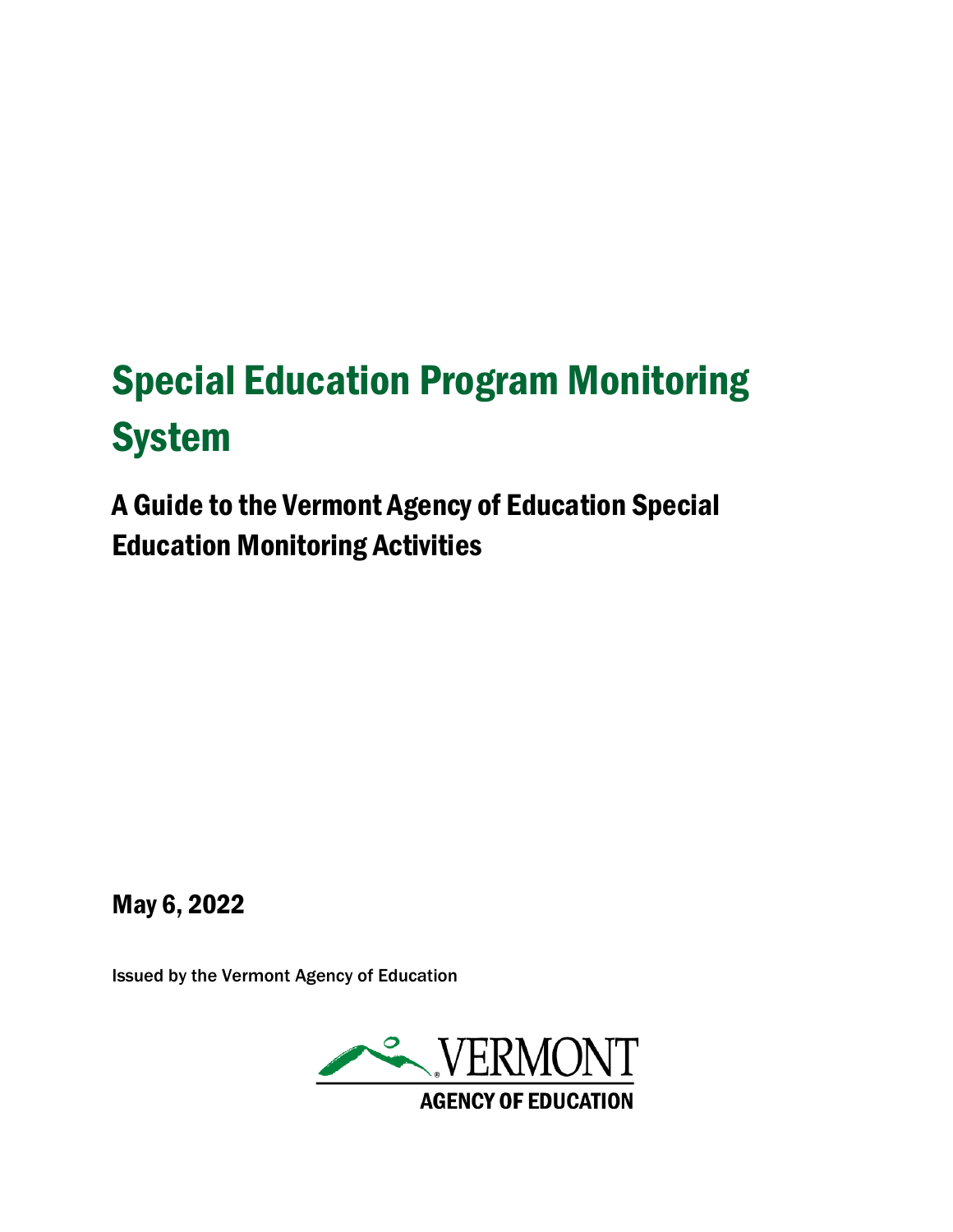# **Contents**

| Early Childhood Special Education (ECSE) Monitoring and Technical Assistance5 |
|-------------------------------------------------------------------------------|
|                                                                               |
|                                                                               |
|                                                                               |
|                                                                               |
|                                                                               |
|                                                                               |
|                                                                               |
|                                                                               |
|                                                                               |
|                                                                               |
|                                                                               |
|                                                                               |
|                                                                               |

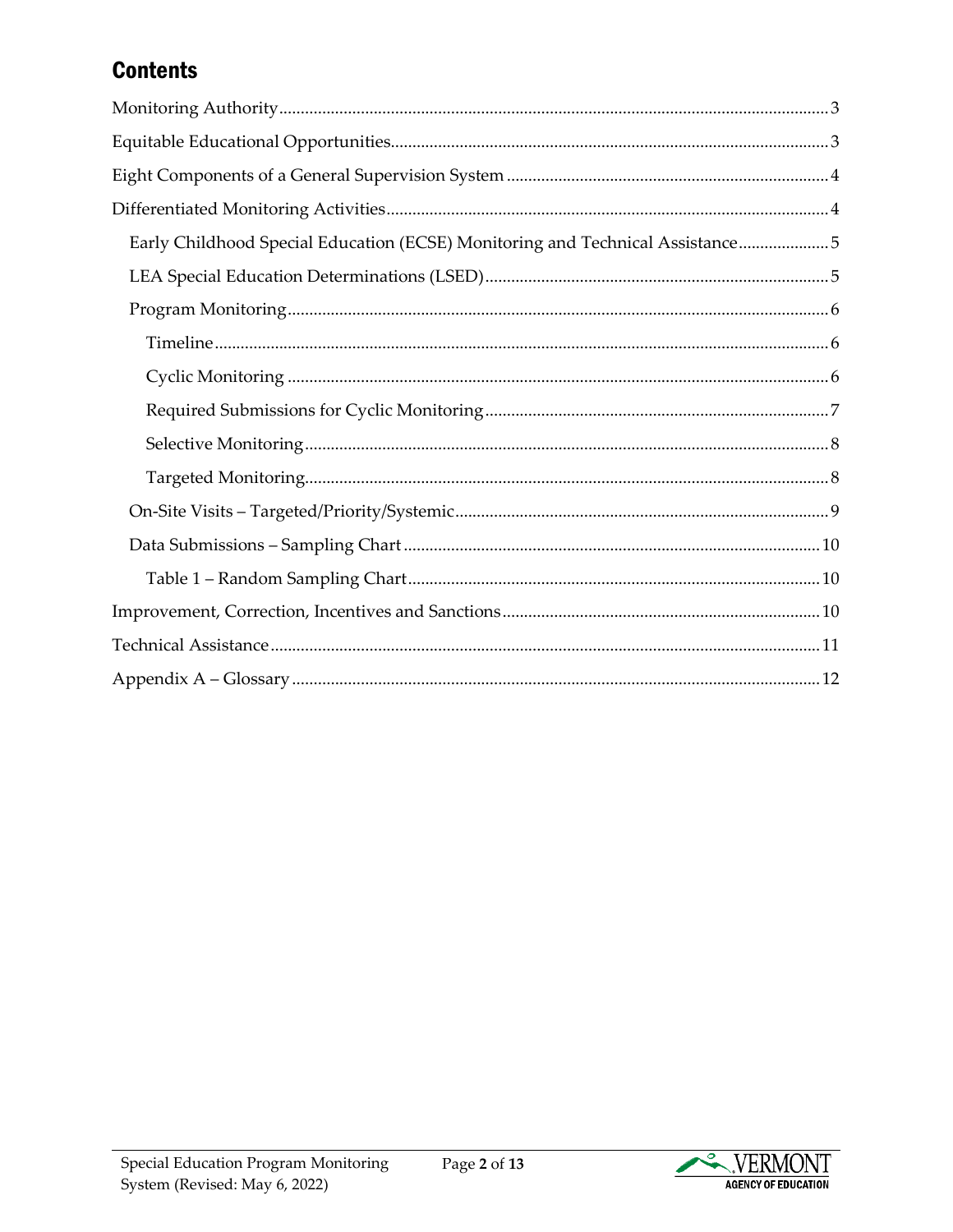#### <span id="page-2-0"></span>Monitoring Authority

The Agency of Education (AOE), as the State Education Authority (SEA), is responsible for the overall provision of a Free Appropriate Public Education (FAPE) to students with disabilities in the State of Vermont and does this through the implementation of the Individuals with Disabilities Education Act (IDEA). At the center of this law is the state's obligation to ensure the delivery of FAPE to all students residing within the state, ages 3 through 21, as prescribed by 34 CFR §300.101. In ensuring FAPE, the Agency of Education (AOE) is responsible for general supervision and monitoring to ensure that the requirements of IDEA are carried out so that each educational program for children with disabilities meets the educational standards of the SEA, in accordance with 34 CFR §300.149(a), §§300.600 through 300.602, §§300.606 through 300.608, and 20 USCS §1416. In Vermont, supervisory unions and supervisory districts are LEAs, and are required to provide appropriate special education and related services, while the SEA is required to establish, monitor, and enforce regulations governing special education programs in the Vermont public schools and all institutions wholly or partly supported by the state [16 VSA §§2941 and 2943]. All parties responsible for special education and related services must abide by state and local policies or procedures, as well as federal regulations for the IDEA. The Office of Special Education Programs (OSEP)'s accountability framework, Results Driven Accountability (RDA), brings into focus the educational results and functional outcomes for children with disabilities while balancing those results with the compliance requirements of the IDEA. Protecting the rights of children with disabilities and their families is a key responsibility of State Educational Agencies (SEAs) and Local Educational Agencies (LEAs) for Part B, and Lead Agencies and early intervention service programs for Part C [birth to age 3], but it is not sufficient if children are not attaining the knowledge and skills necessary to accomplish the ideals of the IDEA: equality of opportunity, full participation, independent living, and economic self-sufficiency.[1](#page-2-2)

States also have a responsibility under federal law [\[34 CFR §300.600\]](https://www.ecfr.gov/cgi-bin/text-idx?SID=ed075ab711fdb8c21ae18c9a958acdbf&mc=true&node=sg34.2.300.f.sg26&rgn=div7) to have a system for monitoring special education activities at the LEA level. States are accountable for enforcing requirements and ensuring continuous improvement designed for educational benefit and increased functional outcomes for students with disabilities. It is important for both States and LEAs to have policies and procedures in place to ensure that IDEA is implemented in accordance with the federal regulations. Vermont's integrated monitoring activities are designed to ensure the LEAs' compliance with federal and state regulations, in order to improve services and results for students with disabilities.

# <span id="page-2-1"></span>Equitable Educational Opportunities

Vermont is a state with a demonstrated commitment to quality and equity in education and a legacy of public engagement. As such, Vermont is committed to improving learning outcomes for all students. The Agency envisions that each learner completes their public education with the knowledge and skills necessary for success in college, continuing education, careers, and citizenship. The mission of the Agency, aligned with State Board of Education regulations, is to provide leadership, support, and oversight to ensure that the Vermont public education system enables all Vermont learners to be successful. To that end, Vermont's special education policies



<span id="page-2-2"></span><sup>1</sup> [2018 Determination Letters on State Implementation of IDEA](https://sites.ed.gov/idea/idea-files/2018-determination-letters-on-state-implementation-of-idea/)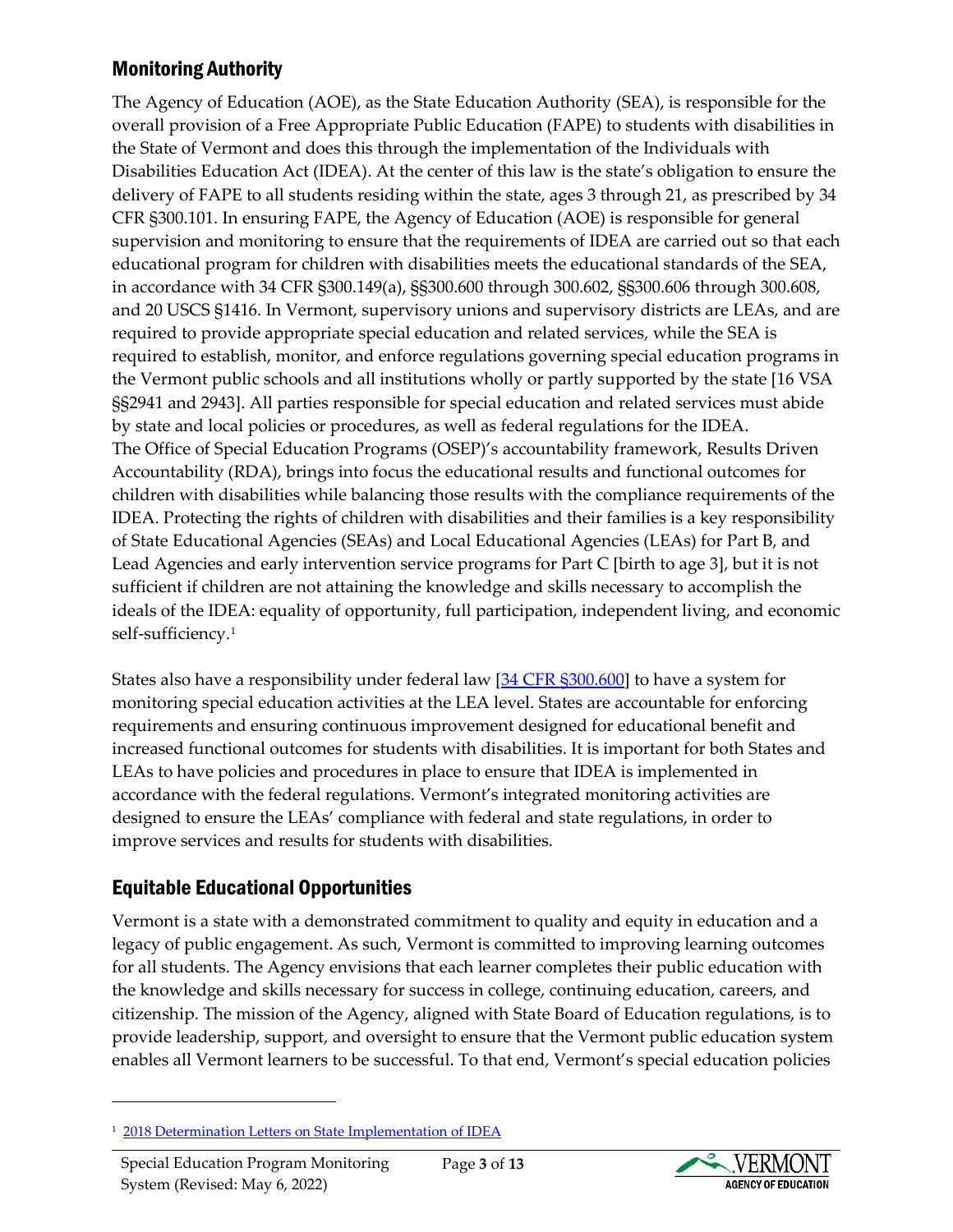and procedures support federal, state, and local implementation of the Individuals with Disabilities Education Act. The AOE is required to ensure that students with disabilities receive FAPE in the least restrictive environment (LRE).

# <span id="page-3-0"></span>Eight Components of a General Supervision System

Each state must have a General Supervision System (GSS) to monitor the implementation of IDEA. The GSS documents the state's enforcement of IDEA and continuous improvement in its implementation. All components of Vermont's GSS have been developed according to the high standards set forth by OSEP to assess and ensure the effectiveness of efforts to educate children and students with disabilities [34 CFR §300.1(d)].

The General Supervision System is comprised of:

- 1. State Performance Plan
- 2. Policies, Procedures, and Effective Implementation
- 3. Integrated Monitoring Activities
- 4. Fiscal Management
- 5. Data on Processes and Results
- 6. Improvement Correction, Incentives, and Sanctions
- 7. Effective Dispute Resolution
- 8. Targeted Technical Assistance and Professional Development

This manual provides an outline for Vermont's approach to integrated monitoring activities within the GSM using a differentiated strategy for reviews, protocols, and support. Overall, the GSM includes planned and ongoing analyses and reviews of all monitoring data from a set of integrated monitoring activities.

# <span id="page-3-1"></span>Differentiated Monitoring Activities

The State of Vermont Agency of Education holds that coordinated efforts across the education system are necessary to achieve a positive effect on the school and life trajectory of students with disabilities. Although the specific monitoring practices may differ in format based on ageappropriate criteria, the goal for Vermont's differentiated monitoring process for students with disabilities (age 3-21) is to determine areas of an LEA's special education program which require strengthening, adjustment, and/or correction in fiscal and program management, and to ensure that students in each LEA receive FAPE in the least restrictive environment (LRE).

Based upon their LEA Special Education Determination (LSED) status, previous performance as reported via monitoring activities, and position within the regularly scheduled cyclic monitoring schedule, LEAs can expect a variety of technical assistance as well as escalating monitoring activities.

Should any LEA merge with another LEA, it is the responsibility of the Director of Special Education in the sustained LEA to ensure that any and all monitoring requirements are met by their stated deadline. It is the responsibility of the Director of Special Education in the sustained LEA to coordinate with the LEA merging into their own to ensure an accurate and timely transfer of information, and they may contact the AOE to gain access to the respective SharePoint folders and request any additional information. Additionally, the sustained LEA

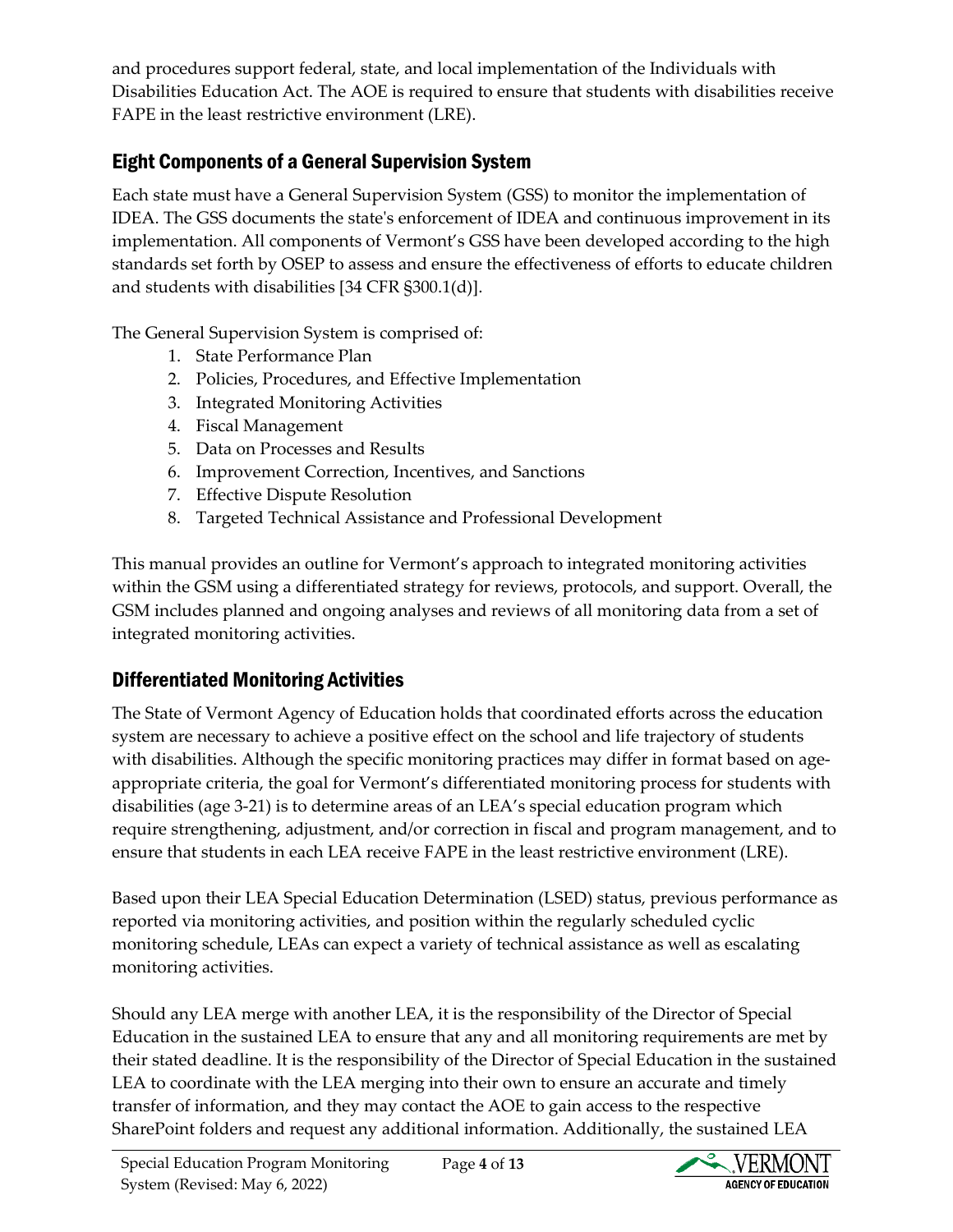must submit required AOE data collections for the entire LEA as it is comprised on the reference date of each collection.

#### <span id="page-4-0"></span>Early Childhood Special Education (ECSE) Monitoring and Technical Assistance

The VT Agency of Education Early Education Team's Universal Prekindergarten Education (UPK) Accountability and Continuous Improvement System (ACIS) works in conjunction with the broader Part B (3-22) special education monitoring system. ACIS is a tiered framework that includes a combination of desk monitoring, targeted, on-site and intensive monitoring. ACIS offers a balanced approach of monitoring, technical assistance, training, and opportunities for professional development. Early Childhood Special Education (ECSE) monitoring activities are part of the ACIS framework that includes SPP/APR indicators: Early Childhood Educational Environments (Indicator 6), Early Childhood Outcomes (Indicator 7), as well as Part C to B Transition (Indicator 12). The intent of ACIS is to support and increase SU/SD compliance with federal and state special education law, as well as the implementation of evidence-based practices to support positive outcomes for young children with disabilities. Please visit the [ECSE website](https://education.vermont.gov/student-support/early-education/early-childhood-special-education) for more information.

#### <span id="page-4-1"></span>LEA Special Education Determinations (LSED)

LEAs are notified of their LSED status for a given school year no later than the end of June the following year (e.g., the LSED report for SY2020-2021 is sent to LEAS at the end of July 2022). This determination report includes findings of noncompliance across indicators 1-14 (compliance and performance indicators), as well as other areas for improvement.

Findings of noncompliance in the current year are considered in the context of findings during prior years to determine the LEA's status along a continuum of escalating status: needs assistance, needs intervention year one, and needs intervention year two.

Engaging in improvement activities and submission of a continuous improvement plant during needs assistance is strongly encouraged. If a LEA demonstrates continued noncompliance the following year, they are assigned the status needs intervention year one. If the LEA again demonstrates continued noncompliance for the third consecutive year, they are assigned a status of needs intervention year two.

The assigned status of needs intervention year one requires a LEA to submit a continuous improvement plan; for needs intervention year two, a continuous action plan. Following submission of continuous improvement plan or corrective action plan, approval or feedback for revision and resubmission is provided to support the LEA in their efforts to improve their utilization of quality improvement activities and compliance across identified indicators.

Needs intervention years one and two also require a district to engage in technical assistance and make subsequent reports to the AOE regarding the implementation, measurement, and outcomes associated with quality improvement activities.

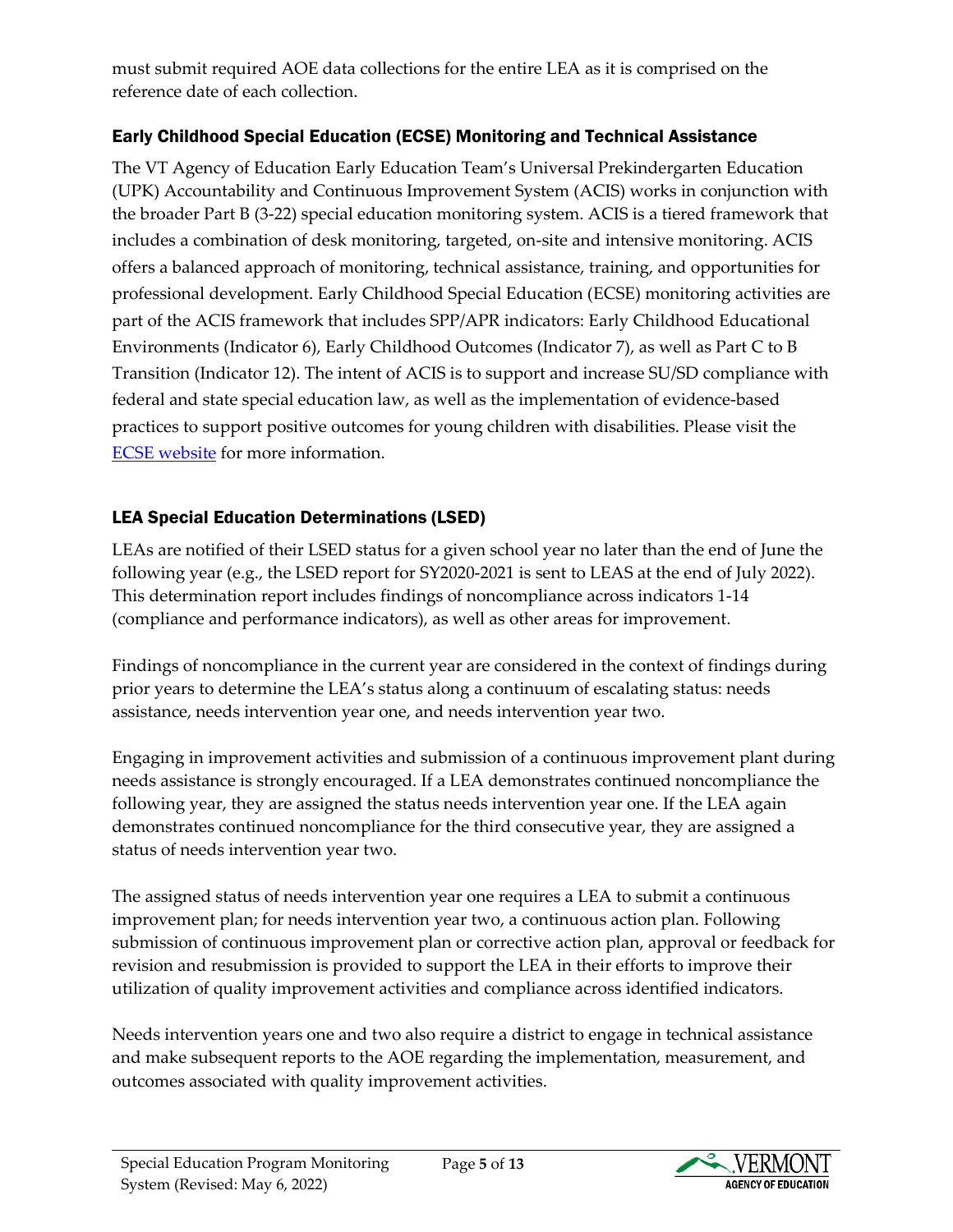The general supervision and monitoring [website](https://education.vermont.gov/student-support/vermont-special-education/general-supervision-and-monitoring-system) contains templates for LSED data reporting, as well as the rubric outlining the relationship of LSED status to differentiated technical assistance, monitoring activities and required enforcement actions.

#### <span id="page-5-1"></span><span id="page-5-0"></span>Program Monitoring

#### Timeline

| <b>Timeline</b>                                                                                                                                                                                                                            | SY2021-2022                                     | SY2022-2023                                     |
|--------------------------------------------------------------------------------------------------------------------------------------------------------------------------------------------------------------------------------------------|-------------------------------------------------|-------------------------------------------------|
| Monitoring activities open:                                                                                                                                                                                                                | 9/1/2021                                        | 9/1/2022                                        |
| Cyclic* monitoring submissions due:<br>*and selective during SY2021-2022                                                                                                                                                                   | $1/15/22$ and<br>3/15/22                        | 2/15/23                                         |
| Notification occurring prior to findings of<br>noncompliance in indicator 13 sent to districts by:                                                                                                                                         | 3/15/22                                         | 3/15/23                                         |
| Submission by districts of corrections prior to findings<br>of noncompliance in indicator 13 due:                                                                                                                                          | 3/31/22                                         | 3/31/23                                         |
| Summary of Results report sent to LEAs:                                                                                                                                                                                                    | 7/1/22                                          | 7/1/23                                          |
| Corrections of non-compliance for applicable<br>indicators due:                                                                                                                                                                            | 8/31/22                                         | 8/31/23                                         |
| Selective monitoring begins for LEAs with continued<br>noncompliance following cyclic monitoring and<br>subsequent opportunities to make corrections:                                                                                      | $9/1/22 - 11/30/22$                             | $9/1/23 - 11/30/23$                             |
| Selective monitoring submissions due:                                                                                                                                                                                                      | 11/30/22                                        | 11/30/23                                        |
| Targeted monitoring for LEAs with continued<br>noncompliance after selective monitoring:<br>*LEAs who enter targeted monitoring will be included in<br>cyclic monitoring the year following correction and exiting<br>targeted monitoring. | $1/1/23$ - until<br>corrections are<br>verified | $1/1/24$ - until<br>corrections are<br>verified |

# <span id="page-5-2"></span>Cyclic Monitoring

Cyclic monitoring includes reviewing LEA data for state and federal compliance requirements over a three-year cycle. All Vermont LEAs can expect cyclic monitoring to occur once every three years. Additionally, a LEA who is placed in targeted monitoring will be placed in cyclic monitoring the school year following successful resolution of all findings of noncompliance addressed via targeted monitoring. LEA cyclic monitoring submissions and AOE reviews are conducted within SharePoint. Step-by-step instructions are included in support materials

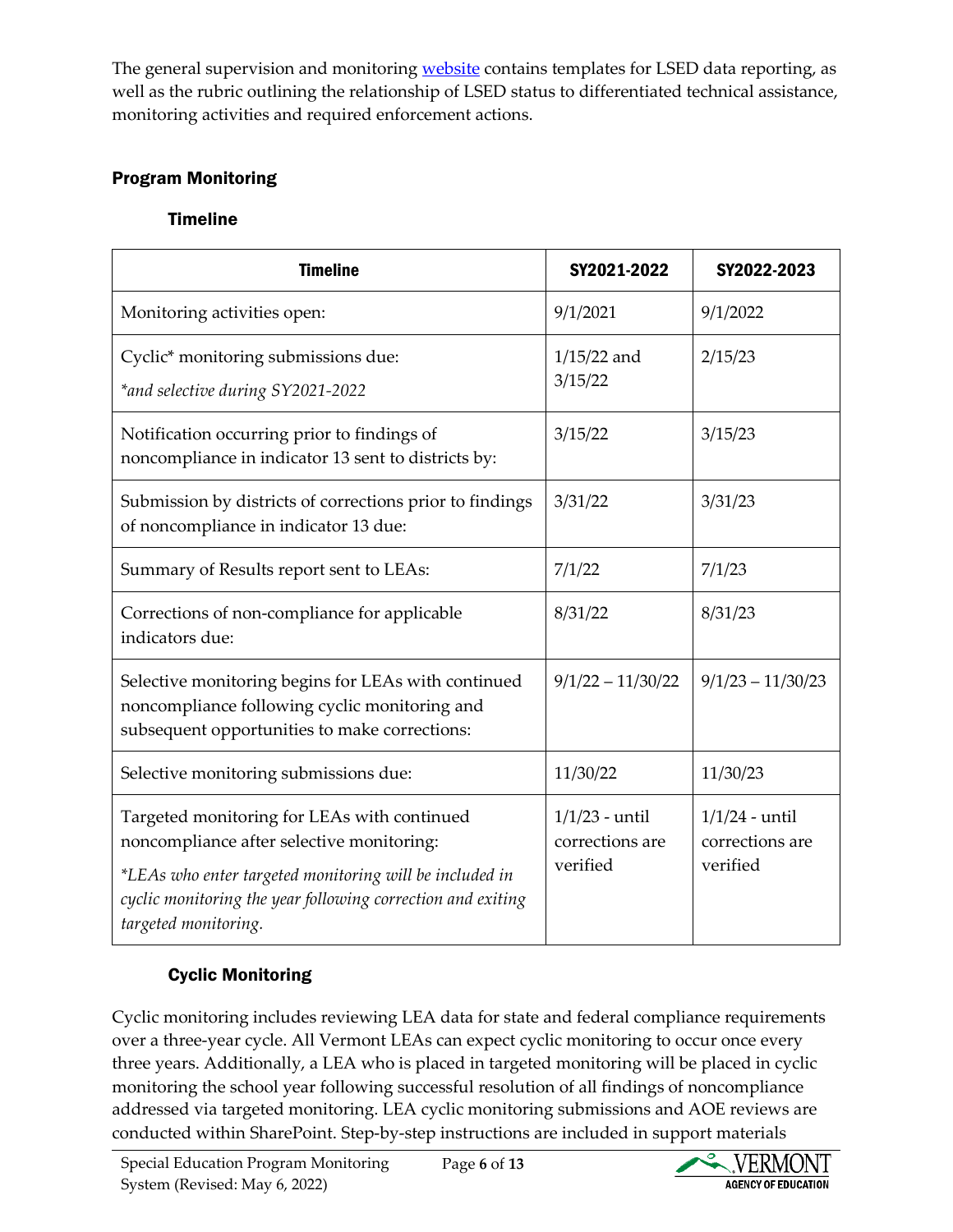available at the [General Supervision and Monitoring System website,](https://education.vermont.gov/student-support/vermont-special-education/general-supervision-and-monitoring-system) and are provided during routine communication from the AOE at the opening of monitoring activities and while approaching submission deadlines.

Important details to note:

- The list of LEAs in each cyclic monitoring cohort is publicly posted on the AOE [website.](https://education.vermont.gov/student-support/vermont-special-education/general-supervision-and-monitoring-system)
- Special Education program monitoring activities open annually in September with LEA submissions due on February 15th.
- Districts in cyclic monitoring are required to complete the activities described in Table 2 – Cyclic Monitoring Submission Requirements.
- LEAs have the opportunity to correct identified noncompliance in indicator 13 (transition plans) prior to formal findings being issued, between March 15th and March 31st.
	- o These corrections, while reported in the subsequent monitoring report as a finding of noncompliance, allow the LEA to prevent the assignment of selective monitoring status for findings of noncompliance in indicator 13.
- AOE reviews are conducted February through June, with Monitoring Reports disseminated during the summer months.
	- o The year end results report includes a summary of monitoring activities, findings of non-compliance and any required corrective actions resulting from cyclic monitoring activities.
- LEAs have the opportunity to submit corrections to findings of noncompliance after monitoring reports are issued, until August 31st, to prevent the assignment of selective monitoring status for findings of noncompliance.
- If an LEA has not corrected findings of noncompliance by August 31st, they are assigned to targeted monitoring status.

# Required Submissions for Cyclic Monitoring

<span id="page-6-0"></span>All monitoring submissions and reviews are conducted within SharePoint. LEAs must download, complete, and resubmit data in the files provided by the AOE for each item. Links to documents and information submitted in any other format will be considered noncompliant until corrected, and will be subject to deadlines specified.

The following are the required submissions for Cyclic Monitoring:

- Adverse Effect Documentation
- Annual Date Reviews
	- o IEPs reviewed annually (defined as 365 days)
	- o Triennial Evaluations completed every 3 years (defined as 1095 days)
	- o Leap years do not offer exception to these definitions
- Indicator 11
	- o Cyclic Monitoring: Indicator 11 Data Collection Form all initial evaluations completed between February 1st of the previous school year and January 31st of the current school year (i.e., 15 days prior to the submission deadline).

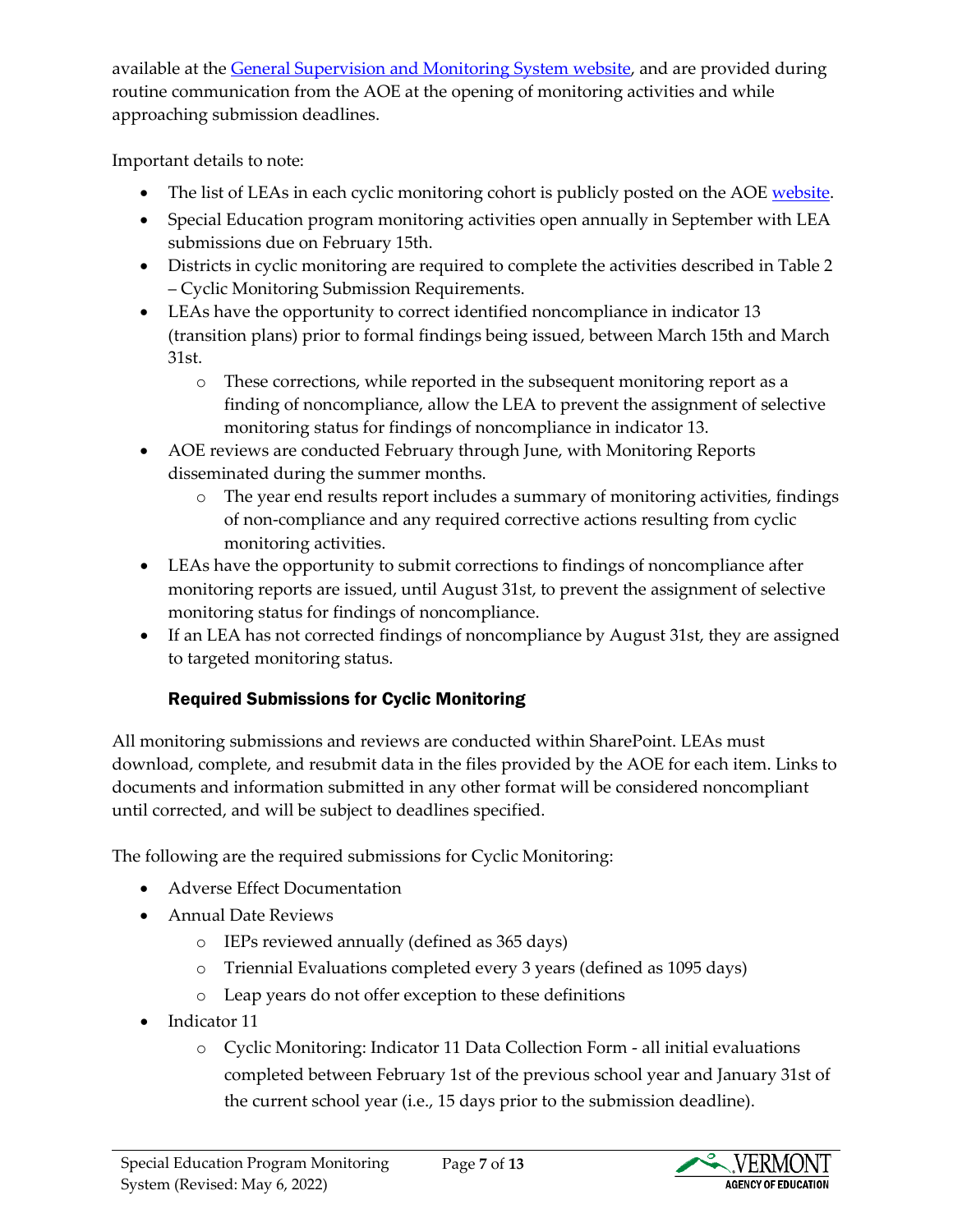- o Selective monitoring: Indicator 11 Data Collection Form all initial evaluations completed between February 1st of the previous school year and the end of the previous school year, as well as the evaluations for the students already noted in the collection form, if any.
- o Additionally, Form 4 required for any delay in meeting 60-day timeline.
- Indicator 13
	- o 10 post-secondary transition plans of currently enrolled students, developed between 'February 1st of the previous school year and January 31st of the current school year (i.e., 15 days prior to the submission deadline).
- Policies
	- o Paraprofessional
	- o For LEA who have not adopted the Vermont Special Education Procedures and Practices Manual published by the AOE as policy, the following submissions are required:
		- Discipline
		- Special Education
		- **Special Education Evaluations**
- Summaries of Performance (SOPs)
	- o 5 completed SOPs of students who graduated during the previous school year.
- Final Step: Attestation Form

# Selective Monitoring

<span id="page-7-0"></span>When findings of noncompliance are identified during cyclic monitoring and are not corrected by August 31st, a LEA is then assigned to selective monitoring for mandatory technical assistance and resubmission of corrected items. This escalated level of monitoring provides support for LEAs to address individual cases of non-compliance as well as systemic issues associated with non-compliance.

#### Targeted Monitoring

<span id="page-7-1"></span>When findings of noncompliance are identified during cyclic monitoring and are not corrected by the end of selective monitoring, a LEA is then assigned to targeted monitoring (see timeline above for dates).

Additionally, a number of other instances may cause an LEA to receive targeted monitoring, including, but not limited to the following:

- o Dispute resolution requests
- o Parent and family call logs
- o Administrative complaint by an individual and/or a group
- o Email correspondence disclosing noncompliance
- o Critical and/or special investigative audits and findings related to special education

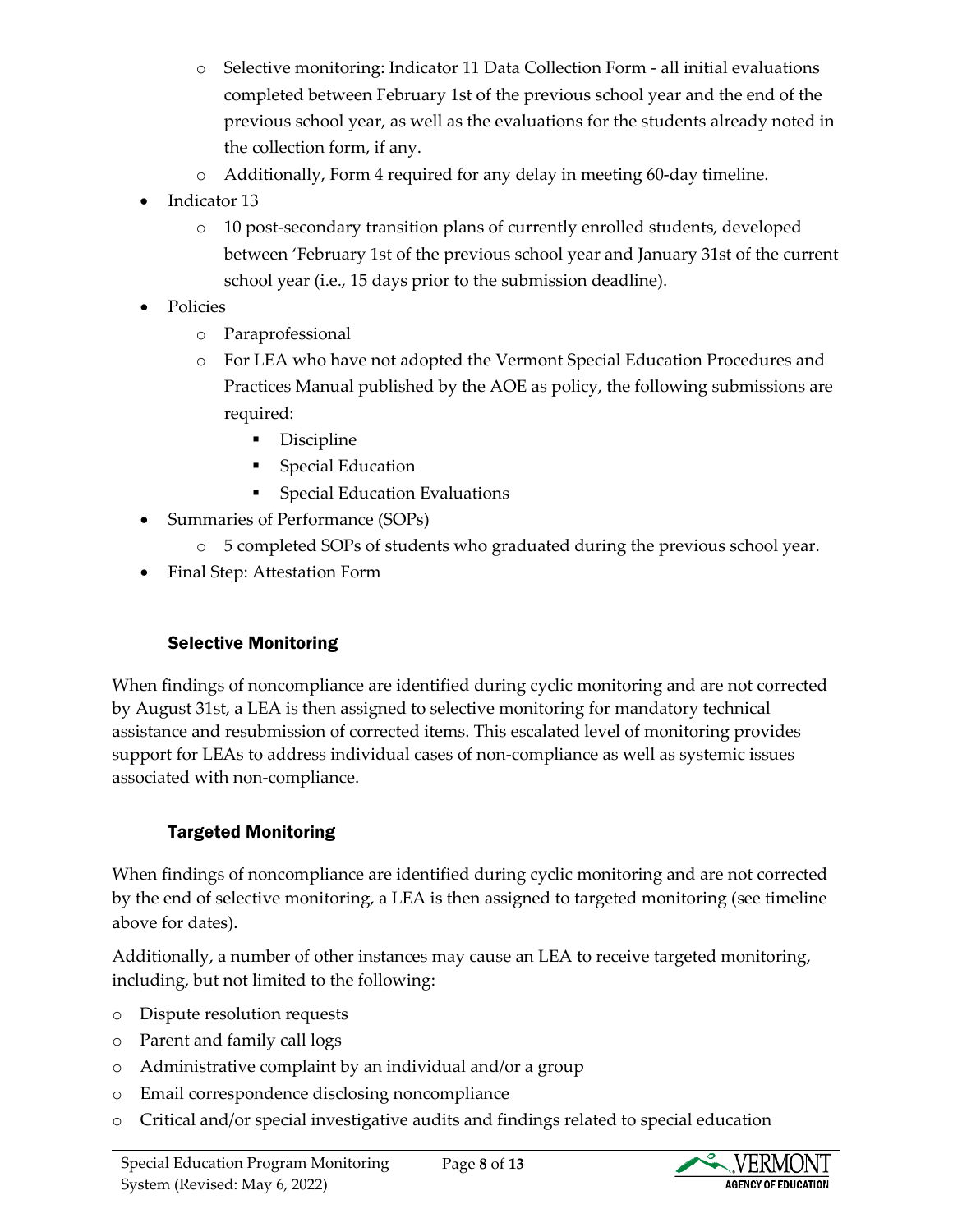Targeted monitoring continues until all individual and systemic findings of noncompliance are corrected. Targeted monitoring includes an escalated degree of mandatory technical assistance, and may include site visit(s), desk audit(s), and redirection of funds.

The following school year, the LEA is then placed in cyclic monitoring regardless of the respective position of their cohort in the three-year cycle to ensure continued compliance. The LEA subject to targeted monitoring will remain in its cyclic monitoring cohort and may be engaged in monitoring activities for multiple consecutive years.

# <span id="page-8-0"></span>On-Site Visits – Targeted/Priority/Systemic

As a result of LEA Special Education Determination (LSED) status, cyclic/selective/targeted monitoring activities, or data obtained through any of the components of Vermont's general supervision system, the special education monitoring team may determine that an on-site visit is necessary. Visits will include SEA teams outside of Special Education to increase SEA capacity and minimize disruption in school operations. A site-visit report will be issued that includes a summary of monitoring activities, a list of common themes and trends found in the data, findings of non-compliance if appropriate, and general supervision requirements. On-site reports are posted on the AOE website. Such visits are conducted to obtain additional data not acquired through cyclic or targeted monitoring activities and involve, at a minimum:

- Prep work (30-45 days) to analyze data from file reviews and other data sources
- The on-site visit (2-5 days) to obtain additional data through surveys, classroom observations, and family/staff/administration interviews or focus groups
- Analysis of data from the visit (5-30 days)
- Development of the final report (5 days)
- Post-visit meeting with LEA administration to present data and findings

Data collected through observations, interviews, surveys, and file reviews adhere to the AOE's data privacy policies for protecting personally identifiable information (PII), are considered confidential. Respondents to surveys and interviews during the site visit will not be individually identified in any public reporting. The AOE provides the criteria for interviews and classroom observations, and the LEA coordinates scheduling with involved staff. The parent and staff surveys also offer respondents the opportunity to volunteer for participation in an interview or classroom observation. These interviews and observations are not intended to be evaluative of the employee. Rather, their purpose is to gather data regarding implementation of education activities necessary for students with disabilities to receive FAPE.

On-site visits may be facilitated by monitoring teams comprised of employees from multiple divisions within the Agency of Education, as well as special education administrators from other LEAs. Interview teams, composed of two members (one to record responses and one to ask questions) conduct 30-45-minute interviews with administrators, general education teachers, special educators, paraprofessionals, guidance counselors, and discipline staff. Each interview consists of 20 questions, some role specific, others common to all. Responses are recorded and the interviewee is asked to verify the accuracy of the recorded response prior to exiting the interview.

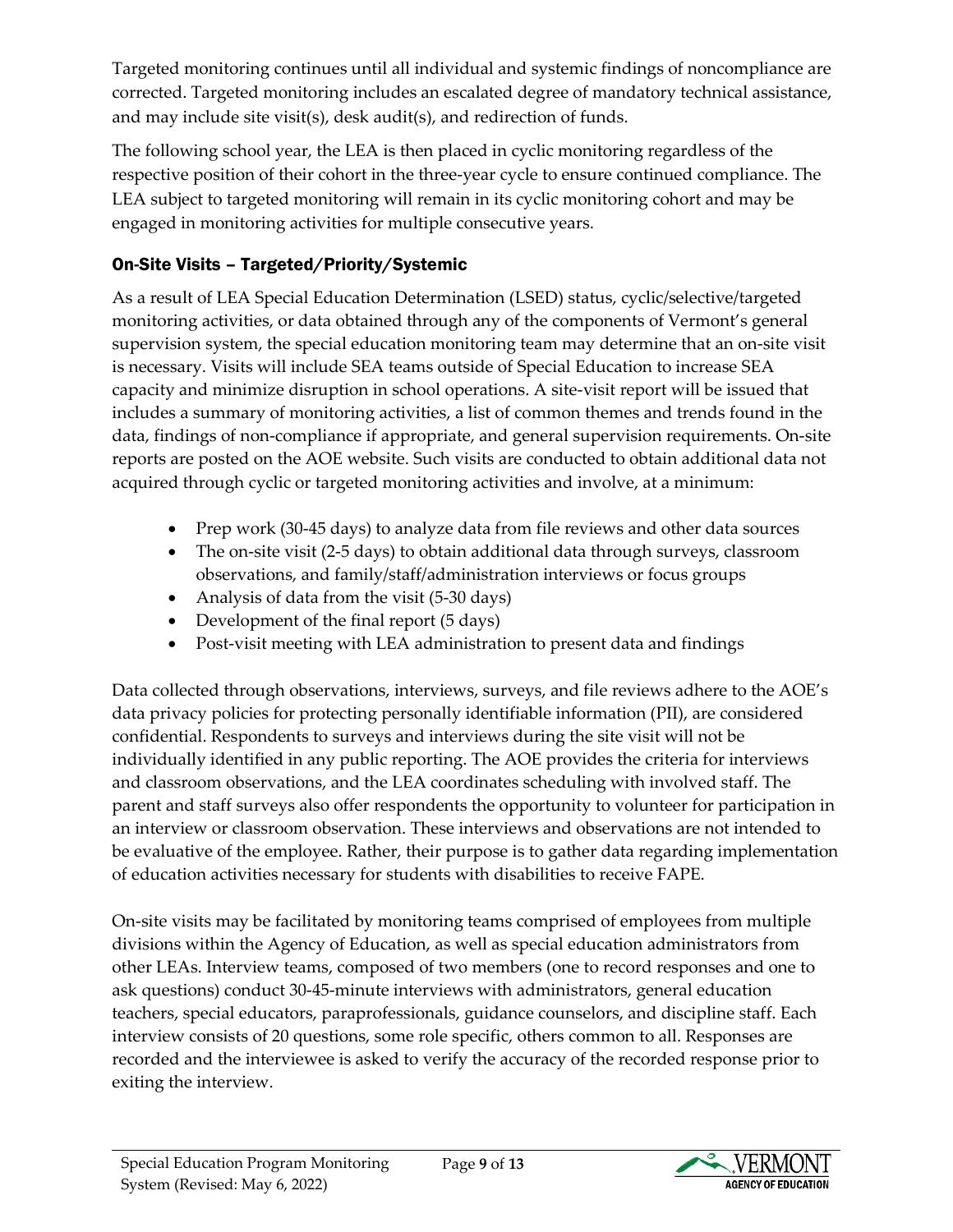Classroom observations last approximately 30 minutes and are completed for general education classrooms at all grade levels in each school building, to evaluate inclusive practices for students with disabilities. The LEA will be asked to schedule observations in randomly selected classes in each grade level in each school building. These observations are meant to assess general and special education practices, educational climate and setting, and the quality of individualized instruction for students with an IEP.

Input regarding educational opportunities and supports for students with disabilities is obtained from families, staff, and administrators through an email link to an anonymous online survey. Staff, parents, and community members are offered an option to request an interview with the monitoring team. When appropriate, focus groups or personal interviews may also occur.

All data are analyzed by the special education program monitoring team to produce a final report which is sent to the special education administrator and the superintendent. This final report identifies common themes and trends, findings of non-compliance, and all required improvement activities or sanctions. Findings of non-compliance are to be corrected as soon as possible, no later than one year from the date of written notification listed on the front cover of the report. On-site monitoring reports are included in the LEA's local special education determination and may be publicly posted on the Agency's website.

#### <span id="page-9-0"></span>Data Submissions – Sampling Chart

For some monitoring activities, the SEA may determine that additional data are required. The SEA will randomly choose student files for new and/or on-going monitoring activities based on Table 1 – Random Sampling Chart (below). Data reporting for monitoring activities adheres to AOE's data privacy policies for protecting personally identifiable information (PII).

<span id="page-9-1"></span>

| <b>Most Current</b><br><b>Dec 1 Child Count</b> | <b>Minimum File Review</b><br><b>Sample Size</b> | <b>Sub-Sample Size</b> | <b>Potential Number of</b><br><b>LEAs</b> |
|-------------------------------------------------|--------------------------------------------------|------------------------|-------------------------------------------|
| <100                                            | 15                                               |                        |                                           |
| $101 - 200$                                     | 20                                               |                        | 16                                        |
| $201 - 300$                                     | 25                                               |                        | 20                                        |
| $301 - 450$                                     | 30                                               |                        |                                           |
| $451 - 700$                                     | 40                                               | 10                     |                                           |
| $701+$                                          | 50                                               |                        | n/a                                       |

#### Table 1 – Random Sampling Chart

Upon completion of monitoring activities, the SEA will provide the LEA with a list of student perm numbers that were accessed electronically as part of reporting findings and general supervision requirements.

# <span id="page-9-2"></span>Improvement, Correction, Incentives and Sanctions

According to OSEP Memo 09-02, for purpose of state determinations, SEAs demonstrate that all instances of non-compliance were identified through: review of data collected through a state data system, monitoring procedures, such as self-assessments, and on-site monitoring visits.

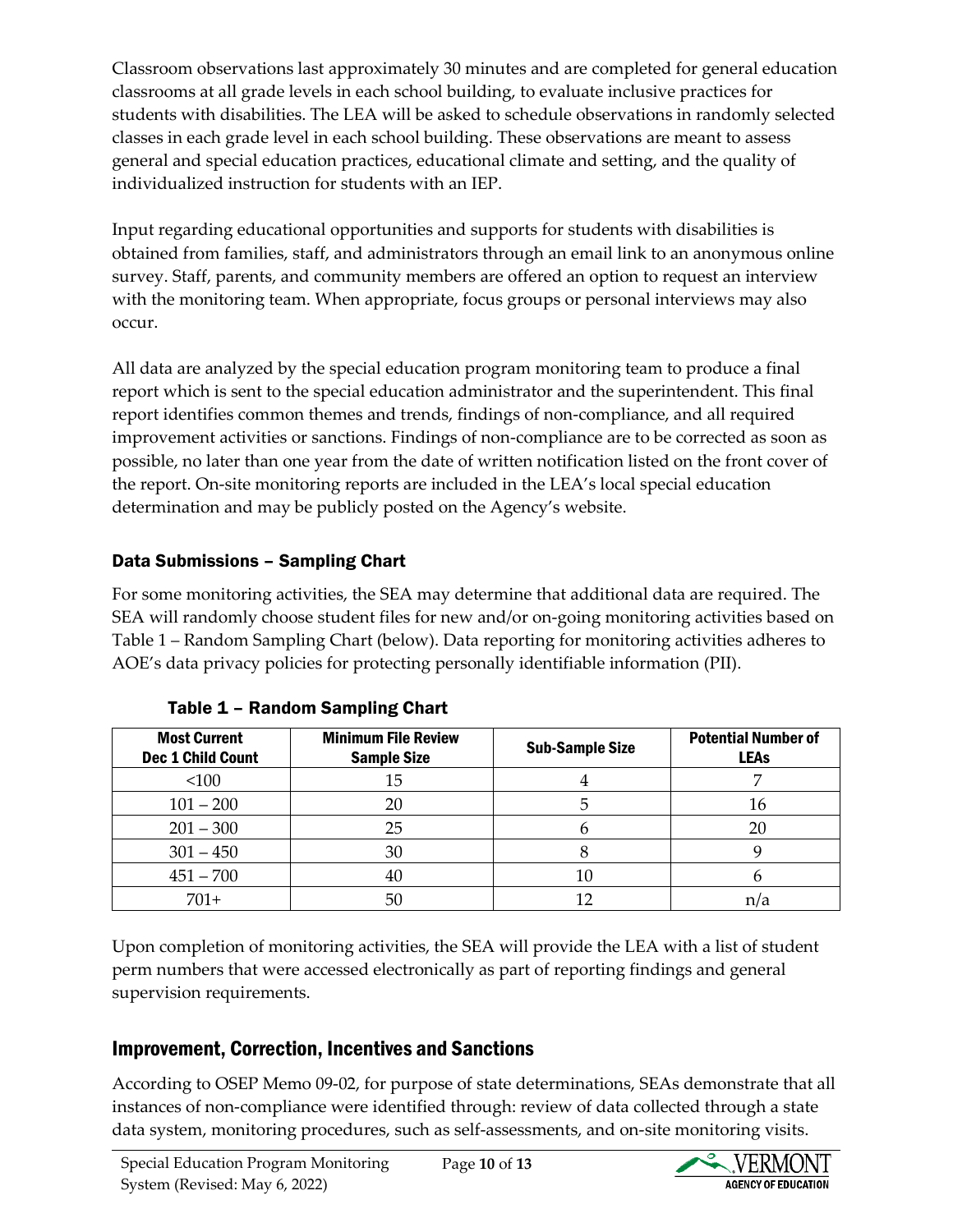The memo also outlines the steps that SEAs take in order to report that previously identified non-compliance was corrected. These actions include:

- Requiring an LEA to change policies, procedures, and practices that contributed to or resulted in non-compliance
- Determining that the LEA is correctly implementing regulatory requirement(s), based upon the SEA's review of a data system or subsequent monitoring visit.

In addition, SEAs ensure that LEAs corrected each case of non-compliance, unless the child is no longer within the jurisdiction of the LEA (in this case, the SEA can review instead a reasonable sample of previously non-compliant files). If non-compliance is observed, regardless of the level, the SEA notifies the LEA, in writing, of both the non-compliance and of the requirement to correct it as soon as possible, and in no case more later than one year from the written notification by the SEA.

# <span id="page-10-0"></span>Technical Assistance

Technical assistance (TA) serves multiple functions to assist LEAs in improving results, compliance, and student outcomes. Technical assistance is aimed at supporting LEAs before, after, and during cyclical, selective, and on-site monitoring. LEAs requesting TA proactively may submit a [PD/TA form](https://education.vermont.gov/webform/special-education-professional-development-request-form) on the Agency of Education website, allowing them to access [technical assistance opportunities and resources.](https://education.vermont.gov/student-support/vermont-special-education/technical-assistance-requests-and-professional-development) LEAs in selective or targeted monitoring are required to participate in prescribed TA (per their monitoring report), and must initiate TA by submitting a [PD/TA form.](https://education.vermont.gov/webform/special-education-professional-development-request-form)

Technical assistance is provided by the special education program team in three levels of engagement:

**Universal**: Available to all LEAS, includes webinars, technical assistance calls/virtual meetings, FAQs, and other guidance document produced by the SEA. Engagement based on LEA choice to improve student outcomes.

**Targeted**: Offered individually to LEAs based on a discrete issue, the results of a discrete assessment, or a general supervision/monitoring activity. May require short or long-term engagement between LEA and SEA to improve student outcomes.

**Intensive**: Offered individually to LEAs based on the results of a discrete assessment or general supervision/monitoring activity. May require sustained and in-depth engagement between LEA/SEA to improve student outcomes.

Technical assistance program and monitoring staff frequently collaborate to develop supports to help LEAs achieve compliance and ensure continuous improvement. Additionally, annual training is provided to LEAs regarding the responsibilities and expectations of monitoring activities.

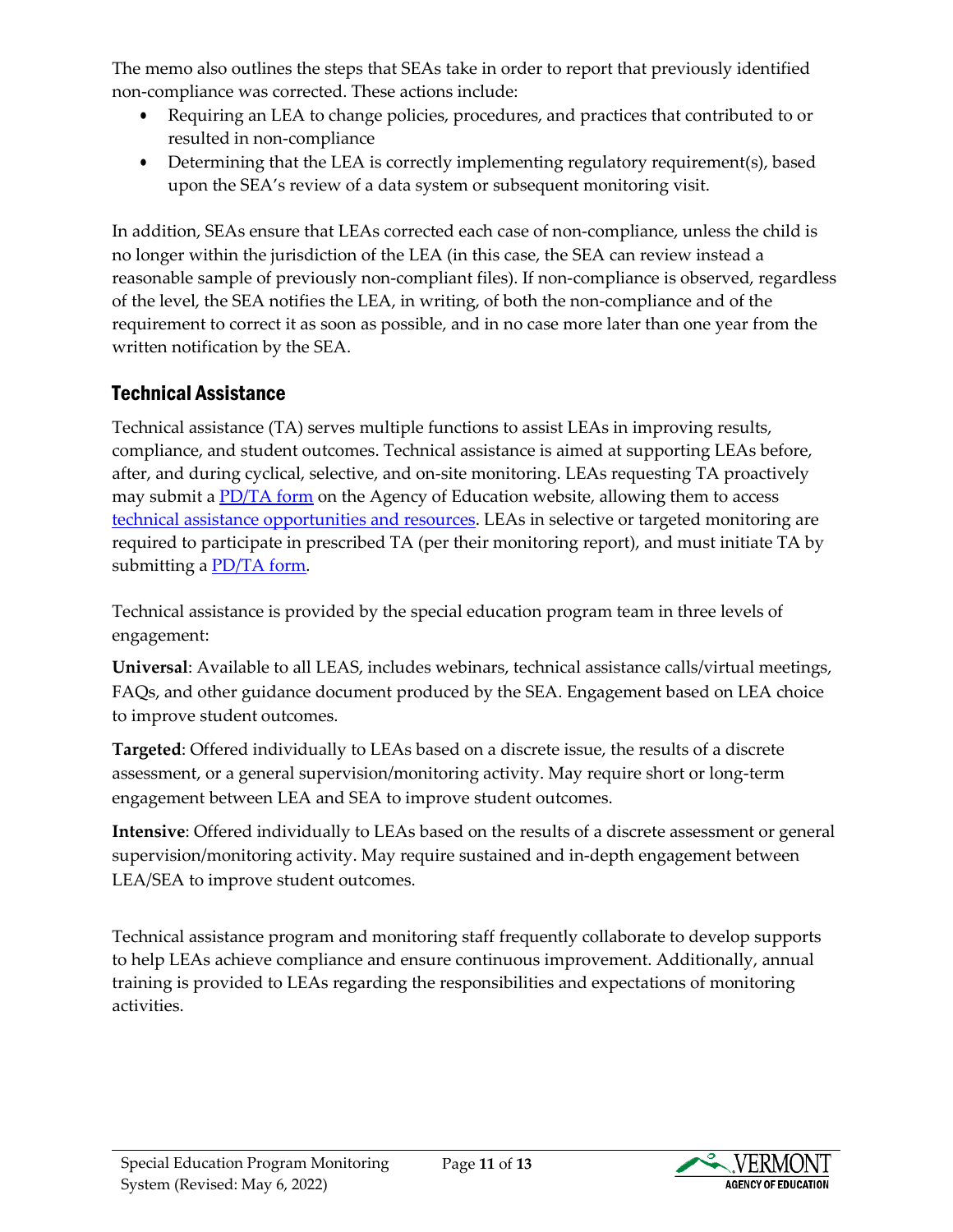# <span id="page-11-0"></span>Appendix A – Glossary

#### **AOE:** Agency of Education

**Child Count**: The Child Count data collection reflects the status of children with disabilities eligible for services under the IDEA on December 1 of each year. The data are collected at the supervisory union level, according to state and federal statute and regulations. The collection includes demographic information, as well as information regarding placement (educational environment), educational location (facility) and other compliance data related to providing a student with FAPE.

**Child Find:** A process that requires LEAs to locate, identify, and evaluate all children ages 3 to 21 residing in Vermont who may need special education and related services - regardless of the severity of their disability. This includes students who attend private schools or are enrolled in home study programs; are highly mobile students, including migrant students; are homeless students or wards of the State; and students suspected of needing special education or related services, even though they are advancing from grade to grade.

**Corrective Action Plan:** A plan which addresses findings of non-compliance. Failure to meet the requirements could result in additional monitoring requirements or financial sanctions as outlined in state/federal statutes related to monitoring, technical assistance and enforcement.

**ECSE (Early Childhood Special Education):** Supports children ages 3 up to 6 years. ECSE is administered through local school districts to ensure access and participation in early childhood programs for each and every child who is determined eligible for services.

**FAPE (Free Appropriate Public Education):** special education and related services that are: provided at public expense and without charge to the parent or student; meet the standard of the State, including the requirements of Part B of the IDEA; includes preschool, elementary or secondary school education; and are provided through an IEP.

**IDEA (Individuals with Disabilities Education Act):** A federal law ensuring services to children with disabilities ages birth to 21. Infants and toddlers with disabilities (birth to age 3) and their families receive services under IDEA Part C. Children and youth (ages 3 - 21) receive special education and related services under IDEA Part B.

**IEP (Individual Education Program):** A written statement for each student with a disability that is developed, reviewed, and revised annually. This document must include a description of special education services, related services and supplementary aids and services that all the student to a derive benefit from their educational program. Additionally, the IEP must include a description of the student's special education program as well as the accommodations and/or modifications necessary for the student to access and make progress within the general education curriculum.

**LEA (Local Education Agency):** This is the local school district/supervisory union who is responsible for coordinating special education services for students in their jurisdiction.

**Perm Number (Permanent Record Number):** Perm numbers are assigned to every child who enters the education system in the State of Vermont, any time between kindergarten and 12th grade, no matter how briefly. The perm number stays with the student for as long as they remain in the Vermont educational system.